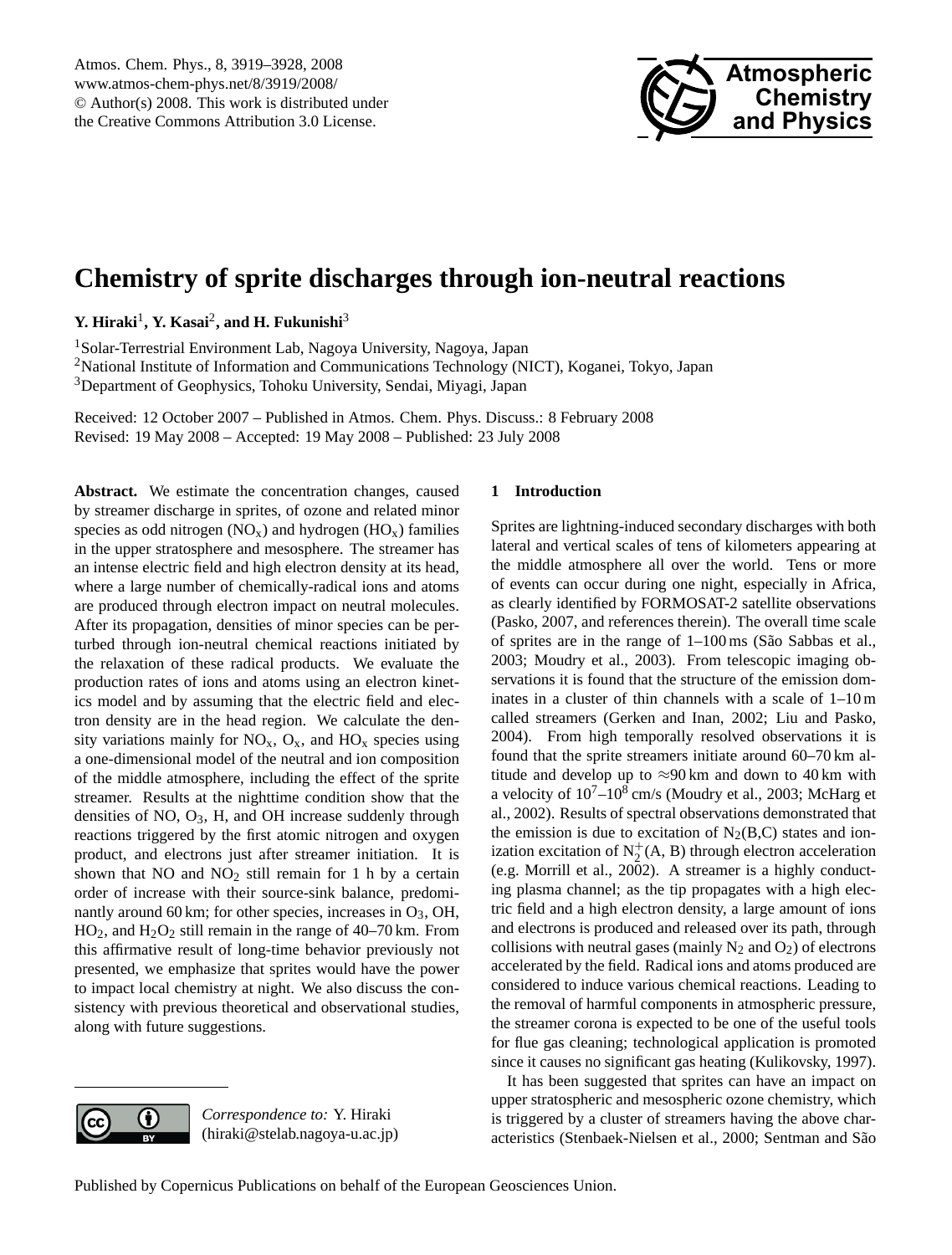Sabbas, 2002; Hiraki et al., 2004; Enell et al., 2005, 2008; Arnone et al., 2008). Here, we make a rough estimation as to how large an impact is actually expected from the generation of ions and atoms (e.g.  $N_2^+$ , N, and O(<sup>1</sup>D)) through electronmolecule collision in the high electric field. On the basis of laboratory and numerical studies the electron density at the streamer tip is typically  $n_{es} \simeq 10^{14}$  cm<sup>-3</sup>, approximately uniform (e.g. Kulikovsky, 1997 and references therein). The amount of ions and atoms produced is considered to be comparable to  $n_{\text{es}}$  or larger, and is estimated to be  $\approx 10^9 \text{ cm}^{-3}$ at the altitudes of 40–50 km by assuming a scaling relation of  $n_{\text{es}} \sim N^2$ , with N being atmospheric gas density (Pasko et al., 1998). This corresponds to  $\approx$ 1% of ozone density at this altitude range (Brasseur, 1999). Meanwhile, the impact on nitric oxide NO is expected to be relatively large because its ambient density is only  $10^6$  cm<sup>-3</sup> or less at night. Impacts are also expected for other species as  $NO<sub>2</sub>$  with density of  $10^8 - 10^9$  cm<sup>-3</sup> and HO<sub>x</sub> with densities of  $10^4 - 10^7$  cm<sup>-3</sup>.

It is, however, not so easy to understand whether the densities of ozone,  $NO<sub>x</sub>$  (NO and NO<sub>2</sub>), and HO<sub>x</sub> (H, OH,  $HO<sub>2</sub>$ , and  $H<sub>2</sub>O<sub>2</sub>$ ) finally increase or decrease. This is because the upper-stratospheric chemistry, controlled mainly by  $NO_x$ ,  $HO_x$ , and  $O_x$  ( $O_3$  and  $O_x$ ) is a nonlinear system.  $NO<sub>x</sub>$  and  $HO<sub>x</sub>$  species, which destroy ozone through catalytic reactions (Brasseur, 1999), can increase by one reaction and decrease by other reactions related to sprite products, such as nitrogen atom N; for NO, an expected source reaction is  $N+O_2 \rightarrow NO+O$  and a sink one is  $N+NO \rightarrow N_2+O$ . For OH, the source can be  $H_2O+O(^1D) \rightarrow 2OH$ , which is a main ambient reaction in the D region, while the sink is  $OH + O \rightarrow H + O_2$ .

In this study we perform a numerical simulation with a one-dimensional ion-neutral chemical model including the effect of the modeled sprite streamer. The purposes are to find the way to relax minor species after the event, along with its altitude dependence, and to make clear the above obscure point in the nighttime condition. The reason we focus on the nighttime impact is that the NO density is lower at night, as shown above, making easy to detect a perturbation by a streamer. However, it is difficult to be detected in the daytime case because the ambient density of NO, as well as that of  $NO<sub>2</sub>$ , is comparable through photolysis of  $NO<sub>2</sub>$  with the perturbation estimated above.

It is worth mentioning the importance of the impact on  $NO<sub>x</sub>$  in the upper-stratosphere and mesosphere. The main ozone destroyer is generally considered to be the  $HO_x$ species in these regions (Brasseur, 1999). However, it is possible that  $NO<sub>x</sub>$  supersedes  $HO<sub>x</sub>$  as the position of ozonereactor if its density increases considerably through for example oxidation of N shown above after the occurrence of sprites. Only a few evidences implying this enhancement have been reported because of limited spatial and temporal resolutions and the sensitivity of optical instruments. Arnone et al. (2008) reported the signatures of correlation between lightning activity and density anomalies of  $NO<sub>2</sub>$  around 50 km, using the data set of MIPAS on board the ESA Environmental Satellite (ENVISAT). Their results show that nighttime enhancements of  $NO<sub>2</sub>$  around 50 km in the active area are up to 10% of the background levels. We compare it with our results along with the suggestion for future cooperative studies between observation and theory for an understanding of the strongly enhanced and eccentric local chemistry above the thundercloud in Sect. 4.

# **2 Model description**

Using an ion-neutral chemical model we calculate temporal density variations for various atmospheric species in the relaxing phase after the occurrence of a sprite streamer at each altitude. The reaction rate coefficients between streamer electrons and major species,  $N_2$  and  $O_2$ , can be expressed as a function of local electric field. For simplicity we do not solve the streamer dynamics directly, but rather we assume its tip field magnitude and its crossing time at a certain altitude and evaluate the production rates of the radical particles. We consider that a reasonable evaluation of the impact as our approach will bring realistic results of a chemical model calculation, even though the model generally has an uncertainty depending on schemes and rate coefficients.

#### 2.1 Sprite model

#### 2.1.1 Parameterization of streamer

We suppose that the radical particles are produced predominantly at the streamer tip. We assume roughly that the tip has an impulsive electric field with a width of  $r_s$  and a uniform amplitude of  $E_s$ , and the electron density at the region being uniform as  $n_{\text{es}}$ . Here, we assume  $r_s$  is in the same order as the streamer radius (Raizer, 1991). We can consider that the lightning-induced electric field above the thundercloud is directed almost vertically, and that the streamer propagates along its direction with the constant velocity of  $v_s$ ; note that this is really an assumption, as it tends to curve and converge to the thundercloud charge center at the lower parts of 40–50 km (Neubert et al., 2005). Therefore, the time scale of electron acceleration, i.e. particle production, at a certain altitude is given as  $t_s = r_s/v_s$ . Numerical simulations showed that  $E_s$ ,  $n_{es}$ ,  $r_s$ , and  $v_s$ , characterizing the streamer, depend on boundary conditions (shapes of electrodes and applied field magnitude) and the polarity. For simplicity and maximum estimation, we set these values as  $E_s$ =150 kV/cm,  $n_{es}$ =10<sup>14</sup> cm<sup>-3</sup>,  $r_s$ =10<sup>-1</sup> cm, and  $v_s$ =10<sup>7</sup> cm/s within the realistic range based on the numerical study in Kulikovsky (1997). These parameters are assumed to be scaled as  $\sim N$ ,  $\sim N^2$ ,  $\sim N^{-1}$ , and  $\sim 1$ , respectively, using atmospheric gas density  $N$ ; for example,  $r_s=10^{-1}(N_0/N)$  cm, with  $N_0$  being the ground value, and at 70 km  $r_s \approx 10 \text{ m}$ ,  $t_s \approx 100 \mu s$ . We neglect here the effect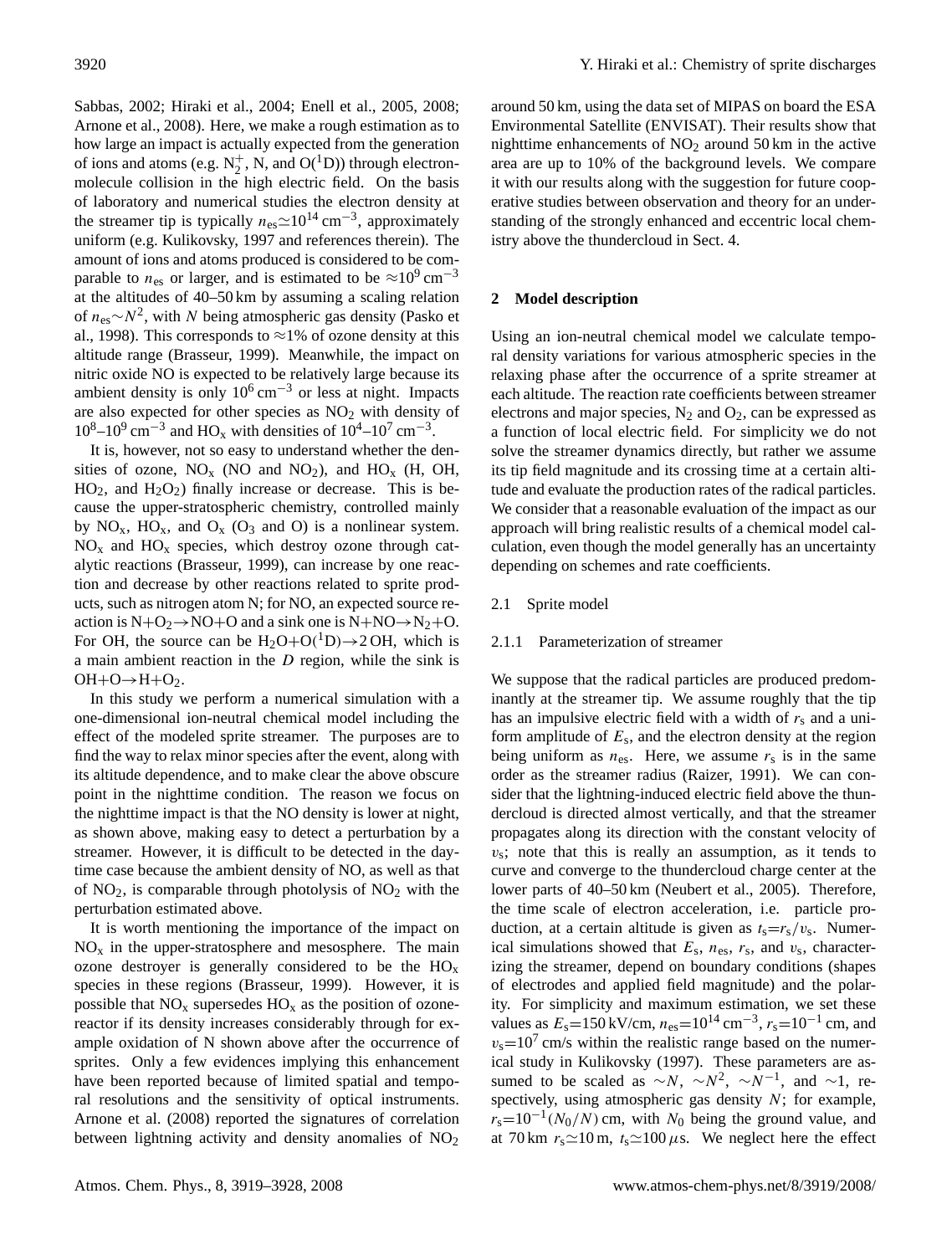of the photoionization process excited through electron collisions, although it is an important process for local streamer dynamics and makes these parameters slightly shifted from the above N-scaling values (Liu and Pasko, 2004).

#### 2.1.2 Radical products

We assume that the accelerated electrons at the streamer tip collide only with  $N_2$  and  $O_2$ . The collision rate coefficients  $k$  are given as a function of reduced electric field  $E/N$  through the steady-state energy distribution function of electrons along with collision cross sections. On the basis of a numerical study with a Monte Carlo technique (Hiraki et al., 2004), the relaxation time of the energy distribution is much smaller than the streamer lifetime  $t_s$  at the altitude of our interest, and the major composition of the atmosphere hardly changes in the time scale of  $t_s$ . In what follows, the production rate of a particle j is given constantly as  $P_i = k_i (E_s/N) N n_{es}$  all through the streamer propagation. We obtain the electron energy distribution function with a Monte Carlo technique. Here we take the cross sections of  $e-N_2$ , O<sup>2</sup> collisions from an updated compilation by Itikawa (2006, 1994), respectively. We consider, as radical particle j, atoms of  $O(^1D)$ ,  $O(^3P)$ ,  $N(^4S)$ , and  $N(^2D)$ , and adopt the cross section data in Cosby (1993a, b) and Itikawa (1994); the excited species of  $O_2(a^1 \Delta_g)$  and  $N_2(A^3 \Sigma_u^+)$  and ionic species of  $O^+$ ,  $O_2^+$ ,  $O^-$ ,  $N^+$ , and  $N_2^+$  are considered by including the cascade effects from  $O_2(b)$ ,  $N_2(B, C), O_2^+(a, b, A)$ , and  $N_2^+$  $2^+(A, B)$ . Cross sections for all these particles are taken from Itikawa (1994, 2006). We disregard other possible source processes. We obtain the most reliable set of production rates, especially for atomic nitrogen and oxygen of critical importance in the following calculation, by recalculating electron energy distribution with updated cross sections of N<sup>2</sup> by Hiraki and Fukunishi (2006).

#### 2.2 Chemical model

We represent the chemical impact of the sprite streamer with two parameters,  $P_j$  and  $t_s$ , both of which are only functions of altitude through N. We estimate composition changes at altitudes of 40–90 km, using a one-dimensional chemical model after the occurrence of the modeled streamers at each altitude. We adopt basically the chemical model of neutral atmosphere by Iwagami et al. (1998). This model treats 40 neutral species including  $O_2(a)$ ,  $O(^1D)$ ,  $O(^3P)$ , and  $N(^4S)$ shown above, with about 100 reactions, and covers the altitude range of 0–90 km; reaction coefficients are taken from DeMore et al. (1994). We include thermal electrons and 34 ionic species, such as  $O_i^{\pm}$ ,  $N_i^{+}$ , and  $NO_i^{\pm}$  (i  $\leq 4$ ), with about 400 ion-neutral reactions into the above model on the basis of reaction data by Borisov et al. (1993), Tochikubo and Arai (2003), and Matzing (1991).

In order to obtain a reference diurnal density variation used for initial values we first make a temporal integration (hundreds of days) of rate equations  $d_t n = P - L n$  of all ions and neutrals at altitudes of 0–90 km with the day of the year and with moderate solar activity being fixed on the basis of Iwagami et al. (1998). Here we include the vertical eddy and molecular diffusions for neutral species. Adding the production terms  $P_i$  of radical particles and taking the reference density data at an arbitrary local time  $t_0$ , we solve the rate equations for all species separately without the assumption of families until the time  $t=t_0+t_{relax}$  by an implicit method. It is noted that the sprite impacts  $P_i$  are non-zero at each altitude at  $t \leq t_s$ . Here we disregard the vertical diffusion term, in order to focus the streamer effect on local chemistry at each altitude. This assumption is still valid because the initiations of actual streamers at different altitudes do not coincide at  $t_0$  with millisecond orders of delay and the effects should be treated separately. The electron temperature used for calculation of reaction coefficients is assumed to be 10 eV at the period of  $t_0 < t < t_0+t_s$ , after which it equals the neutral temperature, while the ion temperature is not perturbed at all. We assume the neutral temperature to be unchanged from the ambient values because Joule heating by sprite discharge may be negligibly small. If one tries to estimate roughly the secondary sprite impact occurring with a certain delay (e.g.  $\approx$ 100 s), it is easy to multiply the values of our calculation, e.g. 2 orders of magnitude  $\times$ 2, as discussed in the Discussion section. We can suppose that the primary effect seems to be advected far away ( $\approx$ 1 km) by the horizontal wind,  $\approx 10$  m/s. It is, however, noted that the local overlapping and mixing effects make the problem complicated, since the advection scale is apparently less than the overall scale (tens of kilometer) of sprites. Hereafter, we redefine  $t=t_0$  as  $t=0$ .

#### **3 Numerical simulation and results**

We focus on the chemical impact of sprites in the nighttime stratosphere and mesosphere, where most of events are observed. In this paper we estimate only the impact of the streamer head where a large amount of radical particles are produced in a strong electric field. We show first in Fig. 1 the production rate coefficients of  $N(^{4}S)$ ,  $N(^{2}D)$ ,  $O(^{3}P)$ , and  $O(^{1}D)$  atoms through electron impact dissociations of molecular nitrogen and oxygen calculated with a Monte Carlo method. Streamer electric field, 150 kV/cm at ground level, corresponds to a reduced value of  $E/N=600$  Td; in this field the average electron energy ≈12 eV exceeds the dissociation limit. The coefficients of the above atomic production and ionization show the largest values at this field among inelastic processes, such as excitation to a metastable state. It is also found that these values are much larger than a typical ion-molecular reaction coefficient  $(\approx 10^{-10} \text{ cm}^{-3} \text{s}^{-1})$  in the atmosphere. It is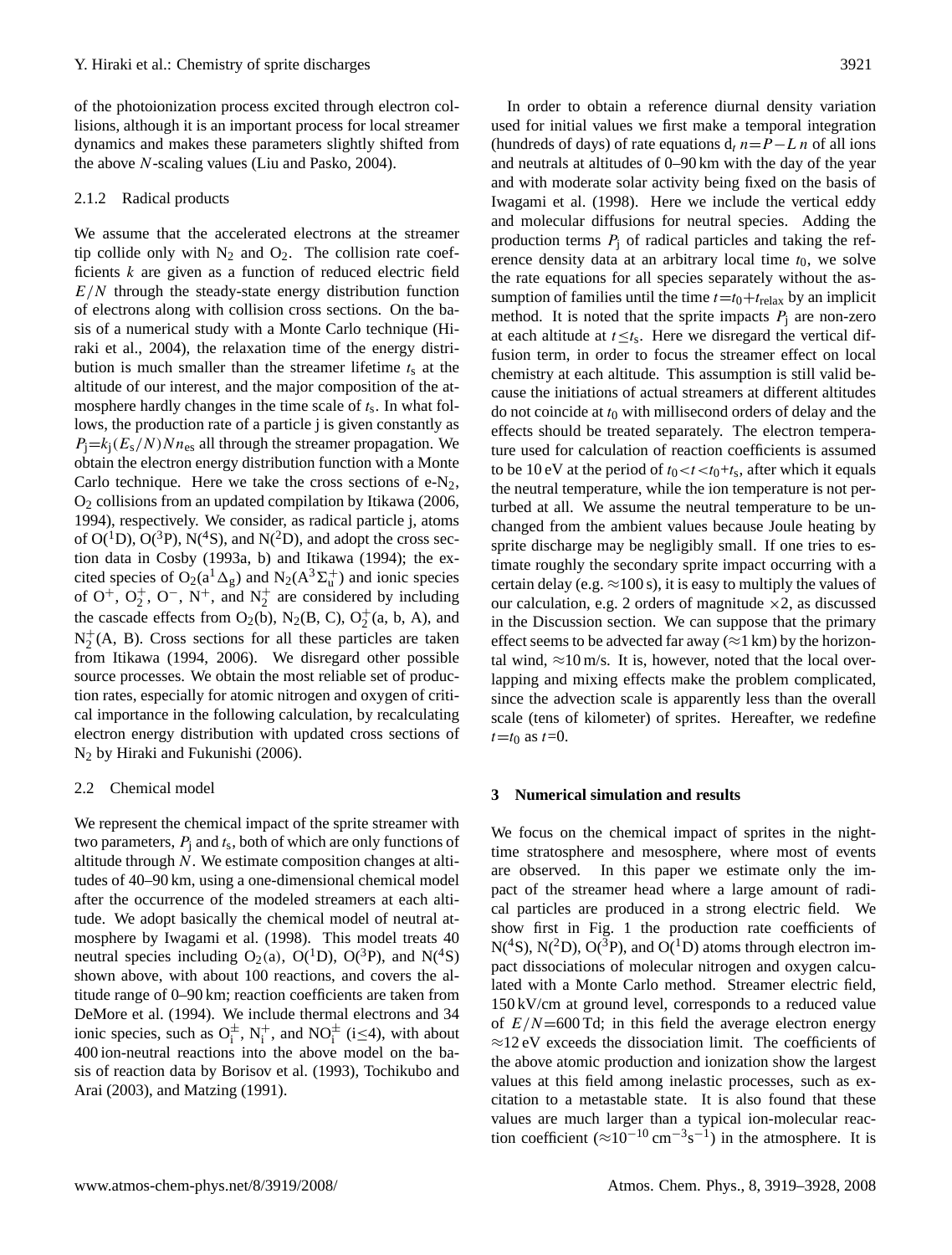

Fig. 1. Rate coefficients k of electron impact dissociative excitations of N<sub>2</sub> and O<sub>2</sub> as a function of reduced electric field  $E/N$ ; we use cross sections for the fragments of  $N(^2D) + N(^4S)$ ,  $O(^3P) + O(^3P)$ (the lower threshold), and  $O(^3P)+O(^1D)$ , and multiply the mixing ratio as  $N_2$ :  $O_2=0.8$ : 0.2 for illustration.

clear from a simple estimation that the amount of the N atom produced, written as  $k_{\text{diss}}Nn_{\text{es}} t_s$ , overwhelms the ambient one, which is negligibly small below the 70 km altitude:  $k_{\text{diss}} \approx 5 \times 10^{-9} \text{ cm}^3 \text{ s}^{-1}$ ,  $n_{\text{es}} = 10^{14} (N/N_0)^2 \text{ cm}^{-3}$ , and  $t_s=10^{-8}(N_0/N)$  s. Furthermore, it is in the same order or exceeds the nighttime NO density at the altitude range of 40– 70 km.

We solve rate equations to calculate the density changes for various species when a single streamer effect as source term  $P=k_iNn_{\text{es}}$  is given at the altitudes of 40–90 km. Here we assume the fixed conditions, such as temperature being at mid-latitude ( $\approx 36^\circ$  N) equinox (Iwagami et al., 1998). Firstly, we show in Fig. 2 the density distributions of  $NO<sub>x</sub>$  $(NO and NO<sub>2</sub>)$  species, one second and one hour after the initiation of a single streamer. Note for initial values that the sharp drop in NO typically seen around 50 km (Enell et al., 2008) shifts higher to 70 km in our case. This is due to the weakness of its flux from the thermosphere assigned in our model. We find that the NO density increases strongly at  $t=1$  s, whereas  $NO<sub>2</sub>$  does not change so much except below 55 km, since  $NO<sub>2</sub>$  is abundant as  $NO<sub>x</sub>$  below 70 km at night, and above the altitude, the sprite impact itself is too small. We also find that a decrease in  $NO<sub>2</sub>$  below 55 km is due to negative-ion reactions related to strongly enhanced N, O, and NO. The key reactions of the increase in NO density (up to  $10^{11}$  cm<sup>-3</sup> at  $t \le 1$  s) are electron impact dissociation of  $N_2$  and oxidation of N atom as a series below,

$$
N_2 + e \to N(^4S) + N(^2D) + e \tag{1}
$$

$$
N + O_2 \to NO + O. \tag{2}
$$

This response is consistent with the maximum production of N,  $P_{\text{diss}}$   $t_s \approx 1.2 \times 10^{12} \text{ cm}^{-3}$  at 40 km. The saturation around 40 km is caused by the  $NO<sub>x</sub>$  reduction process as  $N+NO \rightarrow N_2+O$ . Note that the N atoms in the second equation are mostly in the state of  ${}^{4}S$ , while the excited state  ${}^{2}D$ is already lost at this moment. It is, however, confirmed that the effect on the  $NO<sub>x</sub>$  species continues over 1 s, in spite of the assumed lifetime of sprites less than 1 ms (maximum at 90 km). The increasing rate of NO is up to 5–9 orders of magnitude at the altitude range of 40–70 km. We would investigate the response at 1 h after the event, even if it is an order-estimation, in order to discuss the effect on atmospheric chemistry. The noticeable enhancements sustain around 60 km for NO and 40–60 km for  $NO<sub>2</sub>$  (Fig. 2). In particular, we show in Fig. 3 the time variation in NO and  $NO_2$ densities at 60 km. We find from this figure and by checking the dominant reactions that NO sustains its amount through the relaxation of ions and atoms as N at the initial phase  $(t \leq 100 \text{ s})$ ; after that, almost all convert to NO<sub>2</sub> through the following processes:

$$
NO + O_3 \rightarrow NO_2 + O_2 \tag{3}
$$

$$
NO + O + M \rightarrow NO_2 + M \tag{4}
$$

$$
NO + HO2 \rightarrow NO2 + OH.
$$
 (5)

This is because the response of  $NO<sub>2</sub>$  is in anti-phase to NO, resulting in the remarkable increase at  $t=1$  h. It is confirmed that the dominant loss reactions of  $NO<sub>2</sub>$  are  $NO<sub>2</sub>+O \rightarrow NO+O<sub>2</sub>$  and  $NO<sub>2</sub>+H \rightarrow NO+OH$ . Thus, the loss rate of NO becomes relatively small around 60 km due to the source-sink balance in  $NO<sub>x</sub>$  by the above five reactions. Contrary to the linear response to sprite impact at  $t=1$  s, these particles are strongly coupled each other, along with weak couplings with  $O_x$  and  $HO_x$  in this time scale. It is mentioned that  $NO<sub>2</sub>$  is the final sink of  $NO<sub>x</sub>$  to the sprite impact; its density amounts to  $\approx 6 \times 10^9$  cm<sup>-3</sup> at 40 km. The increasing rates at  $t=1$  h are summarized as, for NO, up to 6 orders of magnitude with its maximum around 60 km, while for  $NO<sub>2</sub>$ , 1 order of magnitude at the range of 40–60 km. We emphasize from this result that the impact can be sustained for a few hours. In addition to the above key reactions, ineffectiveness of the reaction  $N+NO \rightarrow N_2 + O$  has a critical role because the impact will diminish perfectly if this reaction rate is so large. It is slightly seen as a saturation of the increasing rate of  $NO<sub>2</sub>$  at  $t=1$  h at 40 km. However, we can interpret that the conversion of  $N \rightarrow NO \rightarrow NO_2$  is smoothly proceeded within 1 h with a negligible contribution of this reaction, since the production rate of N is smaller at higher altitude and its loss time scale is smaller at lower altitude  $(\approx 1-10 \text{ s})$ . We also confirmed that the contribution of ion-molecular reactions to the NO<sub>x</sub> chemistry is restricted within  $t=1-10$  s and do not work at all at  $t=1$  h.

Next, we show density distributions of  $O<sub>x</sub>$  (O and  $O<sub>3</sub>$ ) at  $t=1$  s and 1 h in Fig. 4, and these temporal variations at 40 km in Fig. 5. The excited state  $O(^1D)$  diminishes completely within 1 s through dissociation of  $H_2O$  and ionmolecular reactions, although its production has a similar magnitude as  $O(^3P)$ . For O and O<sub>3</sub>, the response is relatively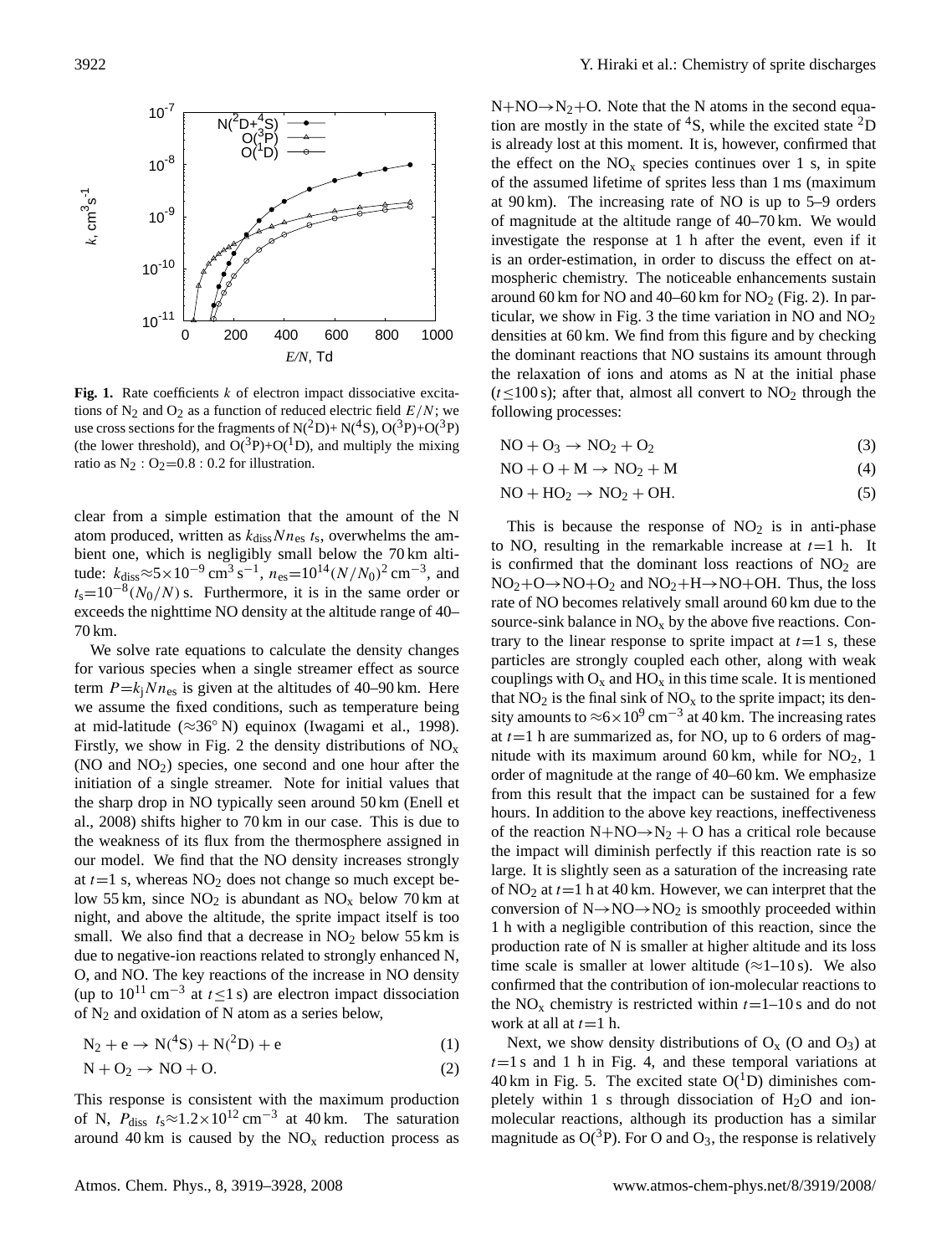

**Fig. 2.** The density variations for NO<sub>x</sub> (NO and NO<sub>2</sub>) species at the periods of  $t=1$  s (dashed lines with closed circles) and 1 h (solid lines) after the initiation of a sprite streamer  $(t=0)$  at the nighttime condition, dashed lines with open circles showing these initial values.

simple, i.e. linear to the sprite impact (∼N), except for some contributions to other species, such as the loss of  $NO<sub>2</sub>$  by O and destruction of  $HO_2$  and OH (see R11 and R12). It is mentioned that the O atom increases first and then  $O_3$  increases as the following series of key reactions;

$$
O_2 + e \rightarrow O(^1D) + O + e \tag{6}
$$

$$
O + O_2 + M \rightarrow O_3 + M. \tag{7}
$$

These processes (conversion of  $O \rightarrow O_3$ ) are considered to occur below 70 km. Figure 5 clearly shows that  $O_3$  is the final sink of  $O_x$  to sprite impact, while O decreases in a scale of  $<$ 10<sup>3</sup> s. Consequently, the increasing rate of O<sub>3</sub> by a single sprite streamer becomes maximum at 40 km, up to a factor of 4; its density amounts to  $\approx 2 \times 10^{12}$  cm<sup>-3</sup>. Because the maximum production of O and O(<sup>1</sup>D) is  $P_{\text{diss}} t_s \approx 5 \times 10^{11} \text{ cm}^{-3}$ through the process (R6), other processes, such as ionization  $(O_2^+, O^+)$  and excitation  $(O_2(a))$  of  $O_2$ , and process (R2), also have a large contribution to the ozone production within a scale of  $1-100$  s.

Next, we show density distributions of  $HO_x$  (H, OH,  $HO_2$ , and  $H_2O_2$ ) at  $t=1$  s and 1 h in Fig. 6, and these time variations at 40 km and 60 km in Fig. 7. The response of  $HO_x$ is found to be more complicated and unexpected than those of the other species  $NO_x$  and  $O_x$ . We investigate first the main trigger reaction of  $HO_x$  density changes within  $t=1$ s at 40 km, where atomic hydrogen H and hydroxyl radical OH increase strongly with a nearly linear dependence on the sprite impact. Contrary to our expectation that the sprite-produced  $O(^1D)$  contributes mainly through the reactions  $H_2+O(^1D) \rightarrow H+OH$  and  $H_2O+O(^1D) \rightarrow 2OH$  as similar to lower-thermospheric chemistry, more of a contribution is made by electrons produced through the following reactions until the time of 1 ms:



**Fig. 3.** Temporal density variations for  $NO<sub>x</sub>$  species at 60 km altitude in the same condition as Fig. 2; solid and dashed lines show those of NO and  $NO<sub>2</sub>$ , respectively, after initiation of streamer at  $t=0$ .

$$
H_3O^+OH + e \rightarrow H + OH + H_2O \tag{8}
$$

$$
HNO3 + e \rightarrow OH + NO2-.
$$
 (9)

Thus, both H and OH increase extremely. However, these reactions concede the position of a main trigger to the following ones by the time when the ions and electrons relax to the initial densities ( $t \approx 1$  s),

$$
H + O_3 \rightarrow OH + O_2 \tag{10}
$$

$$
HO_2 + O \to OH + O_2 \tag{11}
$$

$$
OH + O \rightarrow H + O2, \t(12)
$$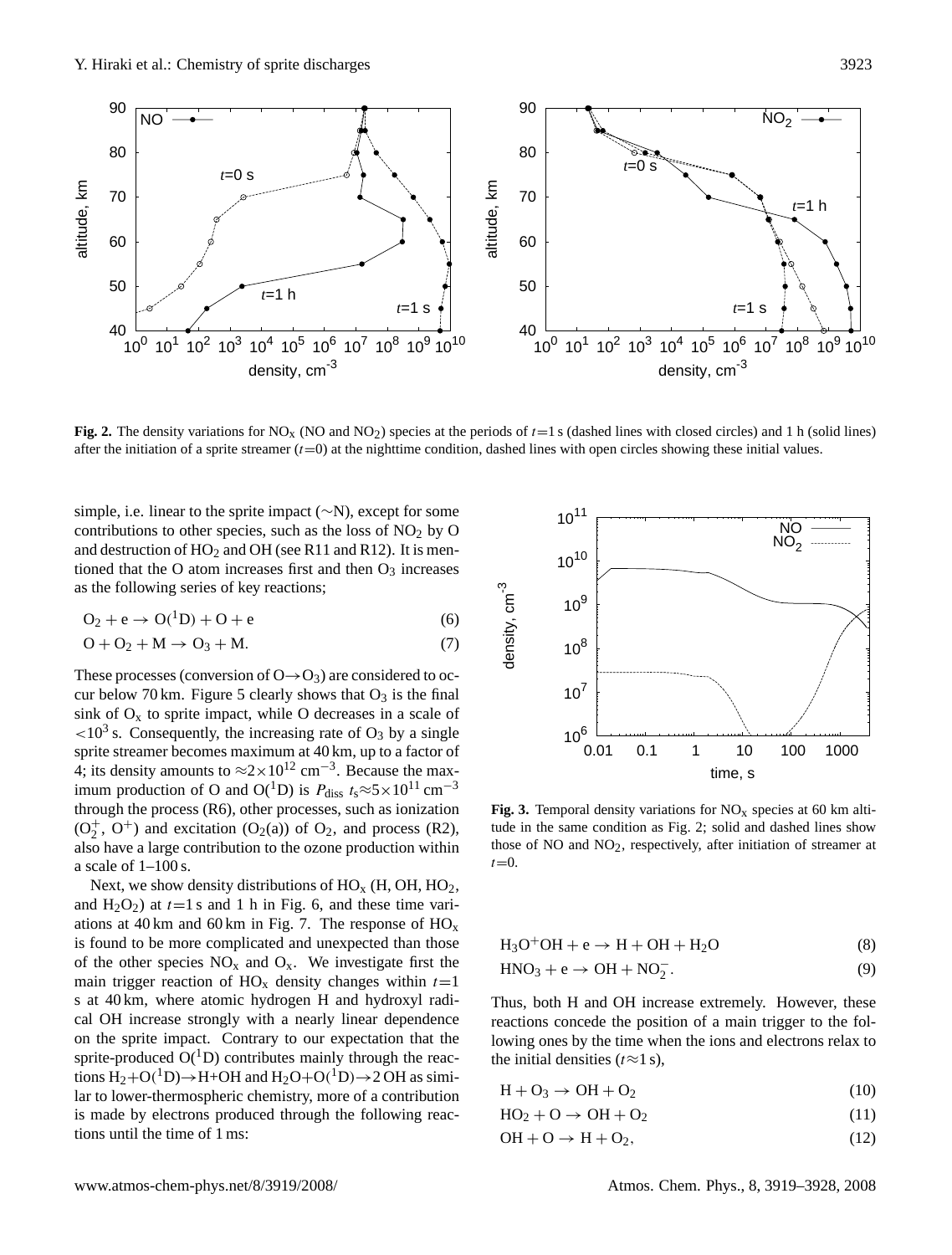

**Fig. 4.** Same as Fig. 2, but shown are for  $O_X(O(^3P)$  and  $O_3$ ) species.



**Fig. 5.** Temporal density variations for  $O_x$  species at 40 km in the same condition as Fig. 4; solid and dashed lines show those of  $O<sub>3</sub>$ and O, respectively.

showing a successive multiplication. In addition, Fig. 6 shows that increases in  $HO<sub>2</sub>$  by 1–4 orders of magnitude in the range of 40–55 km and in  $H_2O_2$  by several factors in the range of 55–65 km follow. We would mention here briefly the difference in the responses between these two molecules at  $t \approx 1-100$  s. We confirmed that HO<sub>2</sub> is produced with not only oxidation of H and OH but with the destruction of  $H_2O_2$ by O, OH, and H. A large increase in  $HO<sub>2</sub>$  at 40 km is due to considerable increases in H and OH, whereas the rate becomes smaller in the upper altitude, substituted for the production of  $H_2O_2$ . A relatively small but constant increase in  $H<sub>2</sub>O<sub>2</sub>$  around 40–70 km is due mainly to nonlinear reactions of  $HO_2 + HO_2 \rightarrow H_2O_2 + O_2$  and  $OH + OH + M \rightarrow H_2O_2 + M$ . Figure 7 also shows that in a time scale of  $\approx$ 100 s almost all H, with small intrinsic lifetime, converts to  $OH$  and  $HO<sub>2</sub>$ , followed by a large increase in  $H_2O_2$  through destructions



of these two molecules, with OH mainly having a fast relaxation time at 40 km and an enhancement at 60 km. At  $t=1$ hour the increasing rate of H<sub>2</sub>O<sub>2</sub> at 40 km is finally at  $\approx$ 1 order of magnitude; its density amounts to  $\approx 7 \times 10^{7}$  cm<sup>-3</sup>. Around 60 km, the increasing rate shows a similar tendency, in spite of a slow reduction rate of OH, due to a slow relaxation of H. It is mentioned that  $HO_2$  and  $H_2O_2$  are the final sinks to the sprite impact at 40 km with increasing rates by 3 orders and 1 order of magnitude, respectively, while those of OH and  $H_2O_2$  at 60 km with increases by 2 orders and 1 order of magnitude, respectively, where  $HO<sub>2</sub>$  relaxes within  $t \approx 10^3$  s.

We tried to interpret roughly the longtime behaviors over 100 s in  $HO<sub>2</sub>$  and  $H<sub>2</sub>O<sub>2</sub>$  with a steady-state analysis. We find that the source reactions of  $HO<sub>2</sub>$  are mainly those of OH with  $O_3$  and  $H_2O_2$ , while its loss reaction is concerned with  $NO<sub>x</sub>$  (NO, NO<sub>2</sub>) such as three-body one  $HO_2 + NO_2 + M \rightarrow HO_2NO_2 + M$ . Its density can be approximately written as  $[HO_2] \propto (\Delta[O_3]+\Delta[H_2O_2])/\Delta[NO_x]$ , assuming variable terms are dominant. The  $HO<sub>2</sub>$  density would not change largely around 60 km because of the rapid reduction of NO, with no increase in  $NO<sub>2</sub>$ , and moderate increases in  $O_3$  and  $H_2O_2$  (see Figs. 2 and 4). Over the altitude, it decreases a little by the effective increase in NO. On the other hand, it increases in the range of 40–50 km in accord with increases of  $O_3$  and  $H_2O_2$ , more effective than that of  $NO_2$ , where NO already relaxes.

Next, the source reactions of  $H_2O_2$  are mainly reactions of OH $\times$ 2 or HO<sub>2</sub> $\times$ 2 shown above, while its loss reaction is concerned with OH; the loss processes by O and H atoms do not contribute so much due to their fast relaxation. Its density increases in the wide range through nonlinear loss of enhanced OH, thus,  $[H_2O_2] \propto \Delta$ [OH]; it remains at 1 h by constant increases in  $HO<sub>2</sub>$  at 60 km and OH at 40 km, i.e.  $[H_2O_2]\propto(\Delta[HO_2]_{60 \text{ km}}+\Delta[OH]_{40 \text{ km}})/\Delta[OH]\approx \text{const.}$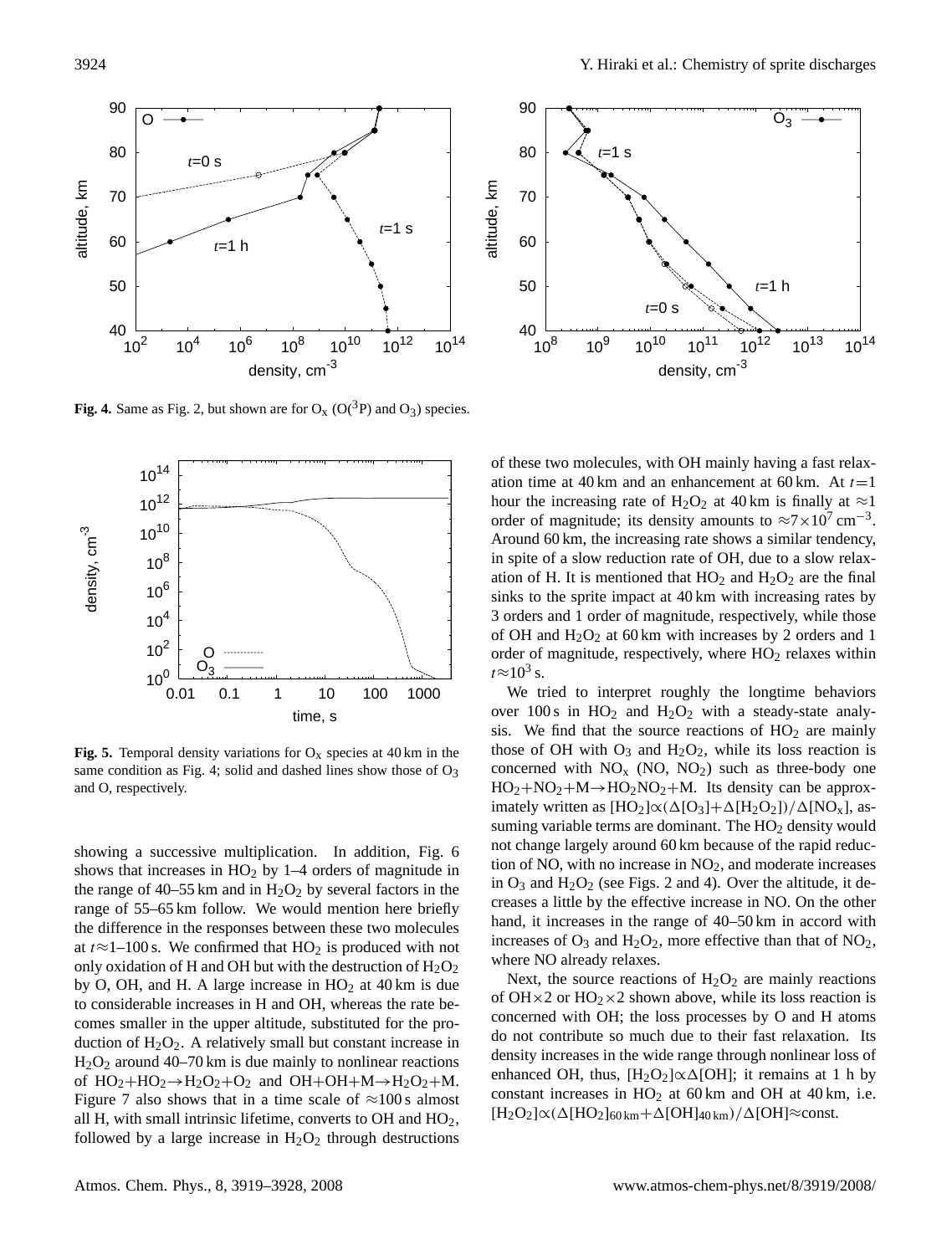

**Fig. 6.** Same as Fig. 2, but shown are for  $HO_X$  (OH, H,  $HO_2$ , and  $H_2O_2$ ) species.

We discuss possible uncertain factors for our calculation shown above, even if it is only an order-estimation: (i) accuracy in molecular chemical reaction coefficient, (ii) uncertainty in the streamer-tip electric field magnitude, and (iii) contribution of the other part of streamer (i.e. body or beadstructure). We first compare the reaction rate coefficients we used with newer ones. In the above discussion, the key reactions for  $NO<sub>x</sub>$  chemistry are Reaction (R2) as a trigger (NO being secondary product), Reactions (R3)–(R5) (sink to  $NO_2$ ), and  $N+NO \rightarrow N_2+O$ ; the keys for  $O_x$  are Eq. (7), and for  $HO_x$ ,  $H_2(H_2O) + O(^1D) \rightarrow H + OH(2 \text{ OH})$  and Reactions (R10)–(R12) as triggers, OH+OH+M $\rightarrow$ H<sub>2</sub>O<sub>2</sub>+M and  $HO_2 + HO_2 \rightarrow H_2O_2 + O_2$ , etc. We referred to the compiled data of DeMore et al. (1994) for these reaction coefficients. Comparing their updated data of Sander et al. (2006), almost all of the above  $NO<sub>x</sub>$  and  $O<sub>x</sub>$  reactions are unchanged except for Reaction (R3) having a difference of  $<$  1% at 250 K, while for  $HO_x$  the difference is less than 30% at 250 K. From these facts we consider that the uncertainty in rate coefficients is below our estimation.

Next, we perform a response study as to how much the results vary with the streamer electric field. When the magnitude is set to be in the range of 400–800 Td, the NO density at  $t=1$  hour varies in the scale of 1 order around the value in Fig. 2. However, our conclusion remains essentially unchanged because the difference is found to be almost linear to the amount of first product, i.e. k. Here it is difficult to mention the details about the effect on other species with their increasing scales of 1–2 orders of magnitude, which is the same order as the above variation.

We focus in our model only on the impact of the streamer tip with a strong electric field. It is suggested that the tail part is actually formed after the tip passes away, in which a slightamplitude electric field exists, despite not causing a strong electron acceleration and optical emission (Liu and Pasko, 2004);  $E/N>60$  Td. From optical measurement of sprites, the bead-like structures with strong emissions are found to be formed in the region where a cluster of streamers exists (Gerken and Inan, 2002; Moudry et al., 2003). Both lifetimes are in the range of  $\approx$ 1–10 ms. We estimate in this paper that the former effect is negligibly small and the latter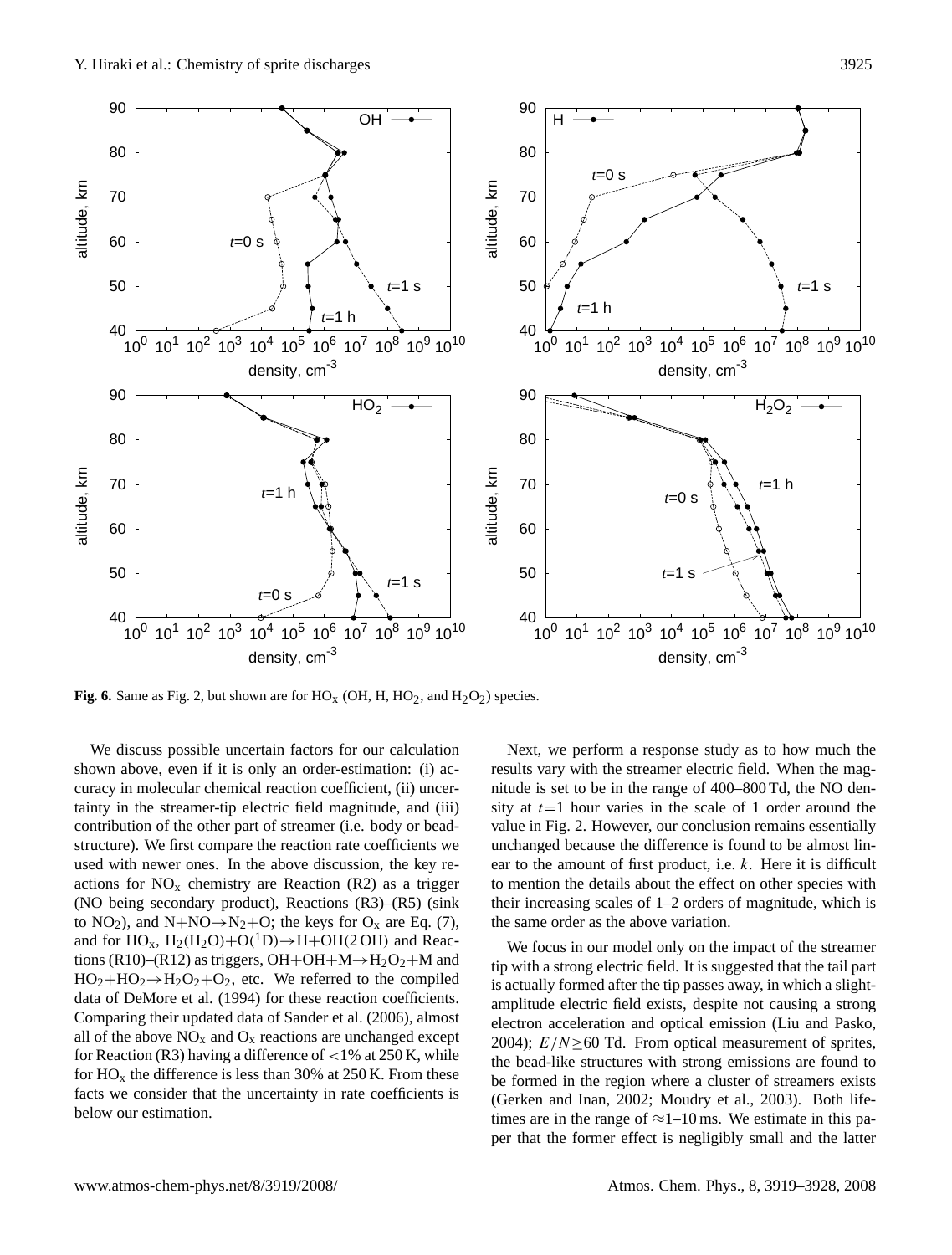

Fig. 7. Temporal density variations for HO<sub>x</sub> species at 40 km (left panel) and 60 km (right panel) in the same condition as Fig. 6; solid, dashed, dotted, and dashed-dotted lines show those of OH, H,  $HO_2$ , and  $H_2O_2$ , respectively.

one cannot be evaluated due to a lack of its mechanism to date; this should be done in our future studies. Our speculation to this problem is made as follows. We consider that the predominantly produced particles in the streamer tail are metastable states, such as  $N_2(v=1)$  and  $N_2(A)$  rather than N and O atoms of great importance in our calculations. As a mechanism, the multiple excitation is needed to gain dissociation energy and to cause the density variation of  $NO<sub>x</sub>$ and  $HO<sub>x</sub>$  triggered by these particles; the highly excited secondary and ternary products dissociate  $N_2$  and  $H_2$ . However, these processes are expected not to be so dominant in our transient discharge, with a small lifetime and a small particle production, different from a stable glow discharge.

# **4 Discussion**

On the basis of the above results we try to estimate roughly the sprite impact on local chemistry at nighttime. Here we examine whether the mean density variation for a certain species survives or not when the impact is mixed in a local area as in a similar approach by Hiraki et al. (2004). We estimate below the impact of NO, of which density variation by a streamer is up to 6 orders of magnitude at 60 km is the largest in all target species. Here we assume the horizontal scale of sprites, with a cluster of streamers being  $100 \text{ km}^2$  at their maximum. The local area is defined to be  $10^6$  km<sup>2</sup> as the typical resolution of satellites, e.g. ENVISAT-Sciamachy (limb emission sounder), in which the increasing rate of NO is reduced as  $1/10<sup>4</sup>$  through mixing without any loss. However, the calculated variation can survive evidently with 2 orders of magnitude in spite of the wide-range mixing. Within our estimation being only for one event, the impact will be larger in the area such as Africa, where many events of lightning and sprites are possible within several hours. It would still be significant even though this kind of estimation depends certainly on the initial condition; we discuss this point in the final paragraph. We emphasize that the density increase of NO is detectable if a certainly resolved and qualified observation is performed. Note that this discussion is limited to the nighttime impact because of the abundance of daytime NO and  $NO<sub>2</sub>$ . It is one of the future studies of this field as to whether integration of nighttime variation in  $NO<sub>x</sub>$  by many sprite events affects these diurnal variations.

We offer some comments as to the future observational studies through a comparison with our results. Our estimation is done on purpose to determine the upper limit with an uncertainty of a few orders of magnitude due to the streamer electric field and scale parameters, so that it requires verification with observation. Since the sprite impact on chemical species varies widely with altitude, sub-millimeter wave limb emission sounders, such as ENVISAT-Sciamachy and ODIN-SMR, are adequate to detect it; these probes measure the densities of NO,  $NO<sub>2</sub>$ , and  $O<sub>3</sub>$  above 40 km altitude with moderate accuracy. The measurements at nighttime or predawn are desirable. It is better if the horizontal resolution is less than 1000 km; a detectable limit becomes higher and traces in various species such as  $O_3$  and OH can be achieved. As one of these trials, the results of Arnone et al. (2008), using ENVISAT-MIPAS as a 10% density increase of  $NO<sub>2</sub>$ , are comparable with ours as 1 order of increase (Figs. 2 and 3). We can make a similar estimation as above using the fieldof-view  $(1.5 \times 10^4 \text{ km}^2)$  of the sensor they showed. As the reduction factor is  $10^{-2}$  assumed for the scale of streamers 100 km<sup>2</sup> , our NO<sup>2</sup> density enhancement is consistent with their values, if tens of sprites can be produced in a couple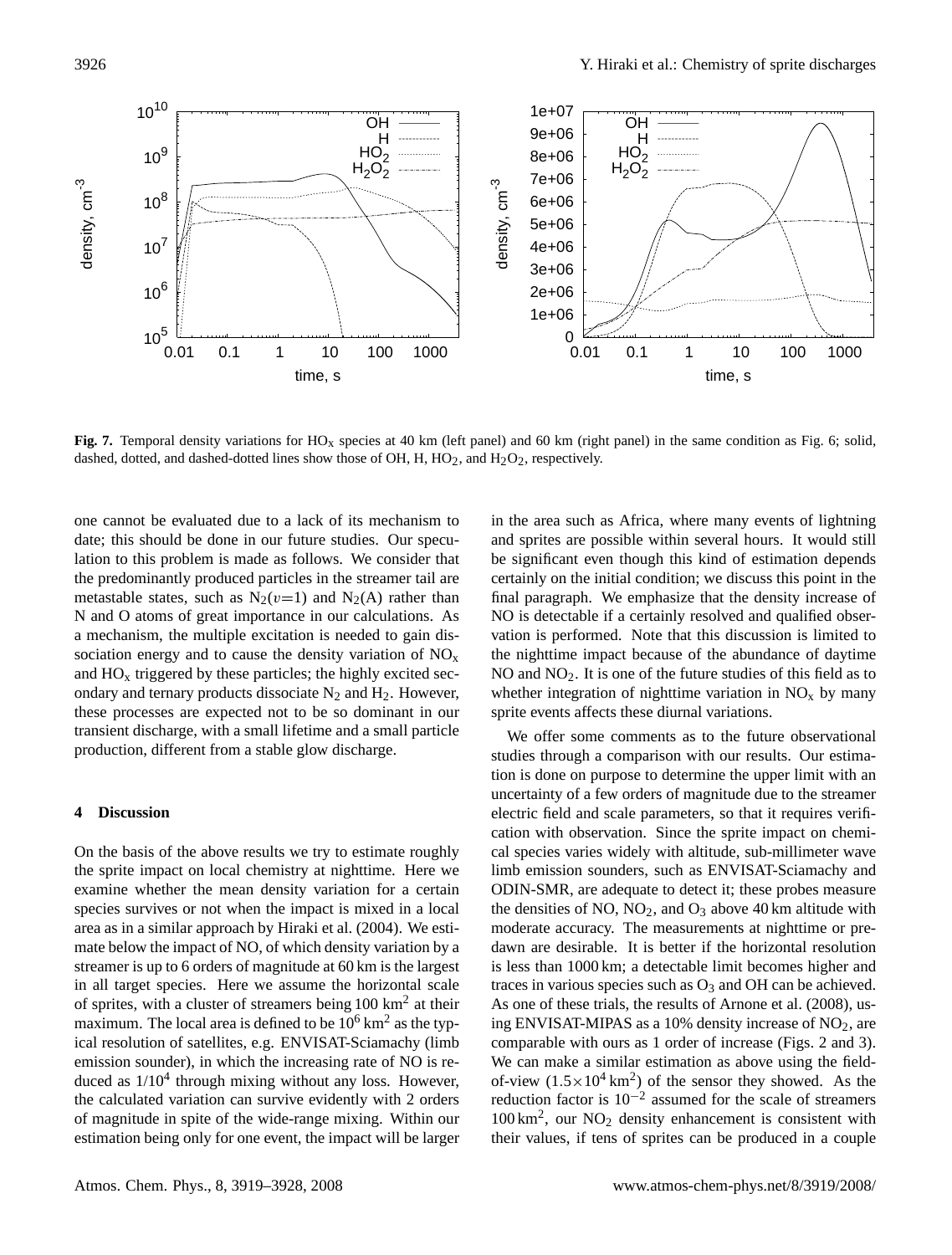of hours. This could be sufficiently expected for the case of an active thunderstorm. More reliable consistency will be obtained by a future cooperative assessment between theory and observation.

Another possible method to demonstrate the density increase of  $NO<sub>x</sub>$  is the spectroscopic observations of direct sprite emissions, as previously done by Morrill et al. (2002). Pasko (2007) suggested a possibility of NO- $\gamma$  band emission in sprites on the basis of analogy with laboratory steady-state corona discharges. For its mechanism they showed that the interaction of O and  $N(^2D)$  with  $N_2(A)$ , all of which are the first products of electron impact processes, leads to the formation of NO( $X^2\Pi_r$ ); it interacts again with N<sub>2</sub>(A) to form the NO( $A^2\Sigma^+$ ) state, which is the source of  $\gamma$  band emission. In the streamer-type transient discharge of our interest, such a dominant production of the NO( $A^2\Sigma^+$ ) state and  $\gamma$  emission as the steady-state case are not expected. This is due to the short duration of streamer transverse and the small amounts of the above secondary and ternary products, as mentioned in the end of Sect. 3. However, it can certainly contribute to the sprite emission in the wavelength range of 150–280 nm of the ISUAL spectrophotometer on board FORMOSAT-2, as they have pointed out. We emphasize that this photometric observation aims at the estimation of enhancement of the NO ground state by sprites. We also encourage the ground-based spectroscopic observations with fine spatial and wavelength resolutions to identify its  $\gamma$  emission.

Finally, we compare our calculation results with other studies. To date, the similar calculations are done by Enell et al. (2005, 2008). They showed the increasing rate of the NO density after initiation of a sprite streamer in the nighttime condition (in summer and low solar activity). The increasing rates are 2–3 orders of magnitude at 40–50 km at its maximum, and are a few percents above the altitude range. They also show in the longtime behavior that the NO density relaxes to the initial value within 1 h. The response at this altitude range is very similar to our results, however, above that the altitude is quite different. We elaborate by mentioning the response around 60 km, which is important in the viewpoint of atmospheric chemistry, where the rate in our case is instantaneously 6 orders of magnitude. The difference in the rate is mostly due to the difference in the evaluation of the sprite first products as input parameters. It should be pointed out that we give altitude dependence of the production rate on the basis of scaling law of streamer dynamics and include all possible particles produced through  $e-N_2$ ,  $O_2$  inelastic collisions. Enell et al. (2008) showed the dissociation rates of O<sub>2</sub> in the altitude range of 50–80 km as  $10^{7}$ – $10^{10}$  cm<sup>-3</sup> s<sup>-1</sup>. In comparison, their values are considerably smaller than our input values as  $k_{\text{diss}} n_e N \approx 10^{11} - 10^{13} \text{ cm}^{-3} \text{s}^{-1}$  in the similar range (see Fig. 1). It would be due to the time averaging effect on the measurement of the streamer emission intensity, causing an underestimation of the production rates. We mention further the dependence on the initial values of the chemical model adopted. At 60 km the initial value of NO density

is in our case  $\approx 10^2 \text{ cm}^{-3}$ , while in theirs it is  $\approx 10^6 \text{ cm}^{-3}$ . As we mentioned at the beginning of Sect. 3, the difference seems to be due to the boundary conditioning of NO. It is, however, asserted that the increasing rate of NO density by 2–3 orders of magnitude would be obtained if we calculate with more appropriate values, because its lifetime in their case is considered to be much larger than that in our case. It would be still detectable with satellite sounder observations if 100 sprites occur within a couple of hours, similar to the above discussion.

#### **5 Summary**

We estimate density variations of  $NO_x$ ,  $O_x$ , and  $HO_x$  families on the basis of ion chemistry driven by non-thermal electron kinetics in sprite streamer. We evaluate chemically radical particle production by the electrons with an exact kinetic method. Results at nighttime condition show that the densities of NO,  $O_3$ , OH, and H considerably increase through reactions triggered by sprite first products as O, N, and electrons in the time scale of 1–10 s. It is demonstrated that the impacts on several species, such as  $NO$ ,  $NO<sub>2</sub>$ ,  $O<sub>3</sub>$ , and  $H<sub>2</sub>O<sub>2</sub>$ , last over one hour by a certain order of increase at the range of 40–70 km. It is considered that these longtime behaviors are related to source-sink balances of  $NO-NO<sub>2</sub>$  and of  $HO_2-H_2O_2$ , newly constructed by sprite products. We expect that the sprite impacts on these minor species will be detectable with highly qualified satellite observations, such as ENVISAT-MIPAS and Sciamachy which we discussed here. For detailed research we should overcome the difficulties in the chemical model, uncertainty over 1 order of magnitude due to initial conditions and particle production rates. We point out to future theoretical works to make an estimation of a series of sprites, with a short time-delay, consisting of a cluster of streamers, including multi-dimensional overlapping and mixing effects.

*Acknowledgements.* We thank Yukikazu Itikawa for providing his updated compilation of electron- $N_2$  collision cross sections. We thank Naomoto Iwagami for providing his chemical model of neutral constituents. Y. H. thanks Atsushi Ichimura and Yukihiro Takahashi for discussions on electron atomic-molecular processes and on the viewpoint of sprite observation, respectively.

Edited by: J. Curtius

# **References**

- Arnone, E., Kero, A., Dinelli, B. M., Enell, C.-F., Arnold, N. F., Papandrea, E., Rodger, C. J., Carlotti, M., Ridolfi, M., and Turunen, E.: Seeking sprite-induced signatures in remotely sensed middle atmosphere  $NO<sub>2</sub>$ , Geophys. Res. Lett., 35, L05807, doi:10.1029/2007GL031791, 2008.
- Borisov, N. D., Kozlov, S. I., and Smirnova, N. V.: Changes in the chemical composition of the middle atmosphere during multi-